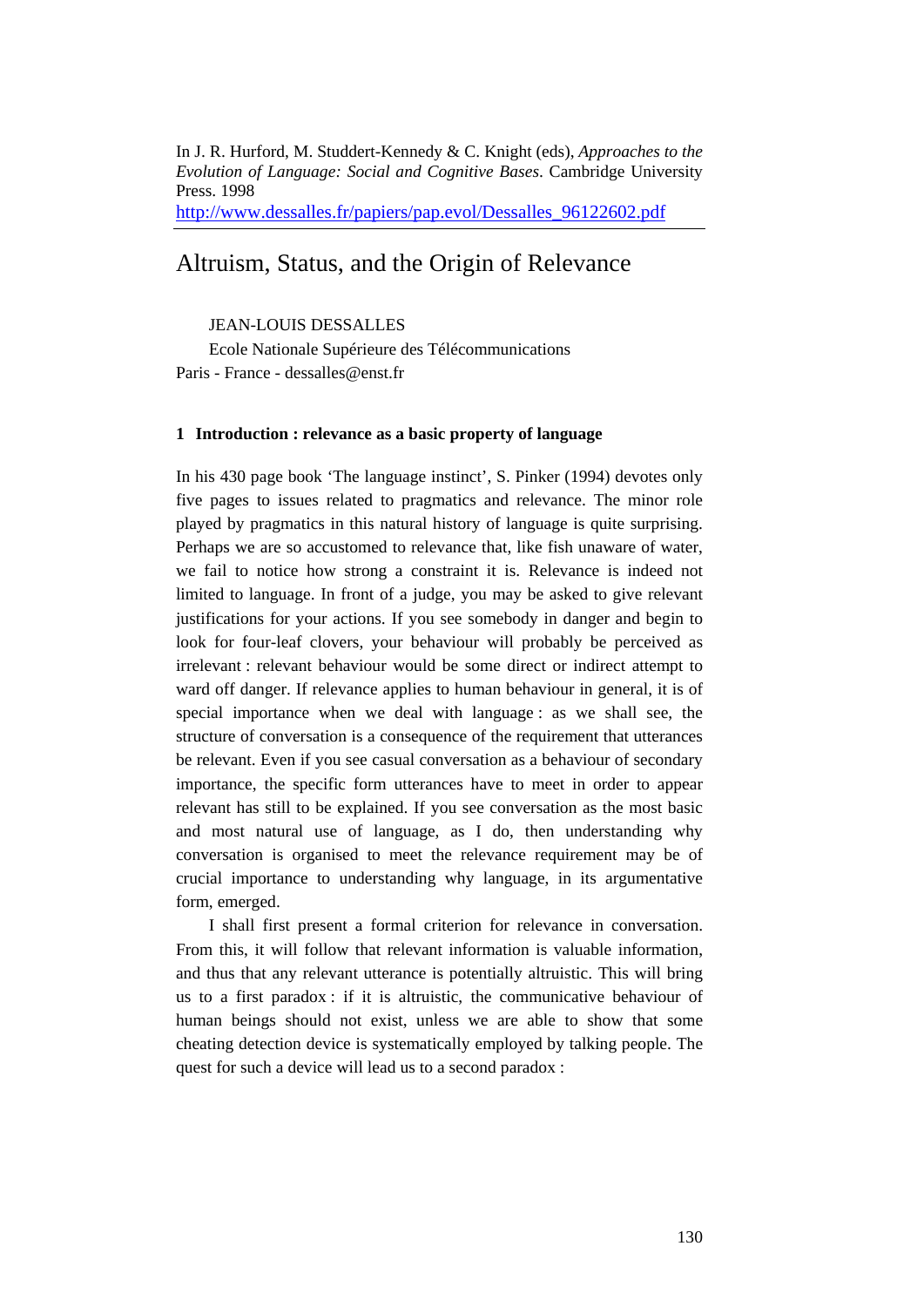relevant information, how even valuable it may be, has a 'negative value'. People involved in a conversation often have a hard time being heard and having an opportunity to make their point. We will attempt to resolve these paradoxes by proposing that language is an advertising device, and that relevance is the price paid to get some status in return.

## **2 Linguistic relevance**

Like many other systems, human language can be described as a system of rules. There are well-known phonetic, syntactic and semantic rules ; there are also explicit social rules, like politeness, and in-between we find pragmatic rules. If, in the middle of a conversation, you say "31 times 3 is 93", participants will find that your utterance inappropriate and will quite probably answer something like "So what ?". Nothing is wrong at the phonetic or at the syntactic level. The meaning of this utterance can be easily understood, so the trouble is not at the semantic level. The problem is not disconnected from language, however : we could hardly say that the confusion comes from an inappropriate social act, from an explicit social rule that has been violated. The trouble actually comes from disregard of a pragmatic rule : in most contexts, an utterance like "31 times 3 is 93" is not *relevant*.

Relevance is a requirement of language, that we only notice when some utterance does not comply with it. We may wonder why language, as we use it during many hours each day, conforms to such a constraint. This question proves to be of crucial importance for the problem of language origin. Relevance is indeed more than an interesting feature of linguistic usage. The content of most utterances is partly motivated by the fact that utterances should be relevant. Hence we may almost invert roles, and see language as an efficient way of being relevant. From such a perspective, the study of relevance should shed light on the question of the *function* of language. In order to deal with such issues, we first have to give a precise description of the constraint of relevance.

It is now generally considered that one of the main purposes of pragmatics is to account for the relevance phenomenon. This has not always been so. The concept of relevance did not appear in the Speech Acts theory developed by Austin and Searle (Searle 1969). The so-called *felicity conditions* specify when an utterance, understood as a social act,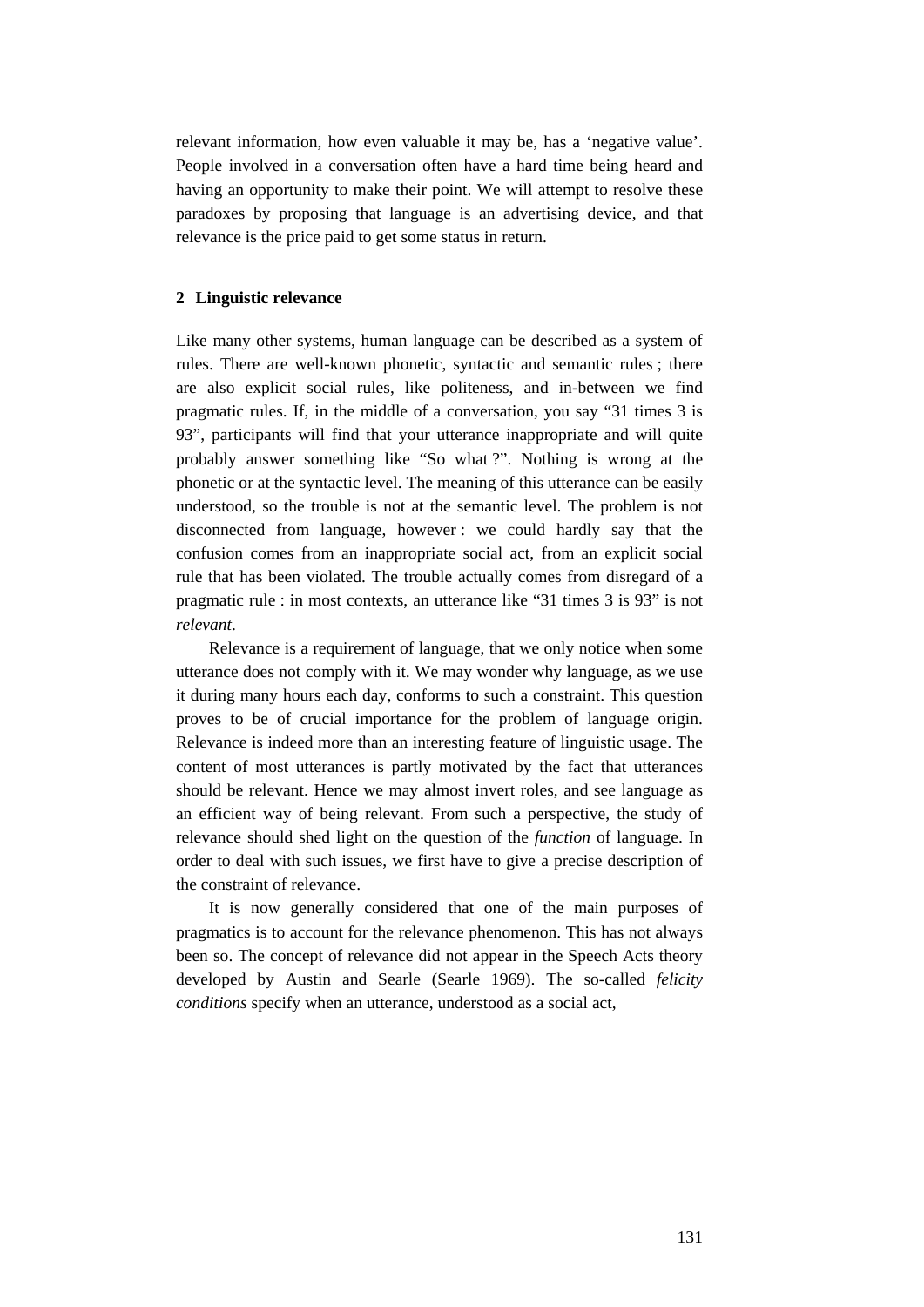is correctly achieved. A definition of relevance through felicity conditions would not be very interesting for our discussion. It would change with the social context. Relevance in Bridge (*e.g.* announcing "three hearts" when appropriate) would thus be quite different from relevance in a poker game. What we are seeking is a general, formal definition of relevance. Grice's well-known maxim "be relevant" (Grice 1975) gives us no such formal criterion. It is only one among several maxims that are supposed to guarantee the pragmatic quality of utterances. Recent developments of the Speech Acts theory based on plan recognition (see Airenti et al. 1993) are more promising : any utterance that is not related to a plan is considered irrelevant. Such a definition is however too restrictive for our present purpose.

The honor for having recognised the significance of relevance goes to Sperber and Wilson (1986). In their Relevance Theory, they show that relevance is an automatic feature of any intended communication : the emitter is expected to be relevant as soon as he shows his intention to communicate. Actual relevance is achieved if the hearer is able to draw inferences from what he heard. The more inferences, the greater the relevance. For instance, the statement "Mary bought a new car" is relevant insofar as I am able to draw conclusions, such as "She will be able to come back every week-end". This criterion is interesting because it draws attention to the fact that relevance requires cognitive computation. However, while drawing inferences is sometimes a necessary condition to perceive relevance, it proves to be insufficient. Relevance in casual conversation is indeed much more restrictive than the Sperber and Wilson criterion leads us to expect. Consider our previous example "31 times 3 is 93". The fact that we can easily draw inferences from this statement, such as "3 times 31 is also 93","93 divided by 3 is 31","93 is not prime" and so on, does not *in any way* affect its lack of relevance when it is uttered in the middle of a conversation.

The reader may have the feeling that an utterance like "31 times 3 is 93" is irrelevant simply because, as common sense suggests, it does not bring any new information. As Pinker (1994) remarks, "Dog bites man" is not worth a front page title, but "Man bites dog" could be. Before accepting the amount of information as the ultimate criterion for relevance, remember how often you have felt obliged to say "Sorry, I'm late" when arriving obviously late at an important meeting. Your statement hardly brought any new factual information to other participants, but was nevertheless relevant.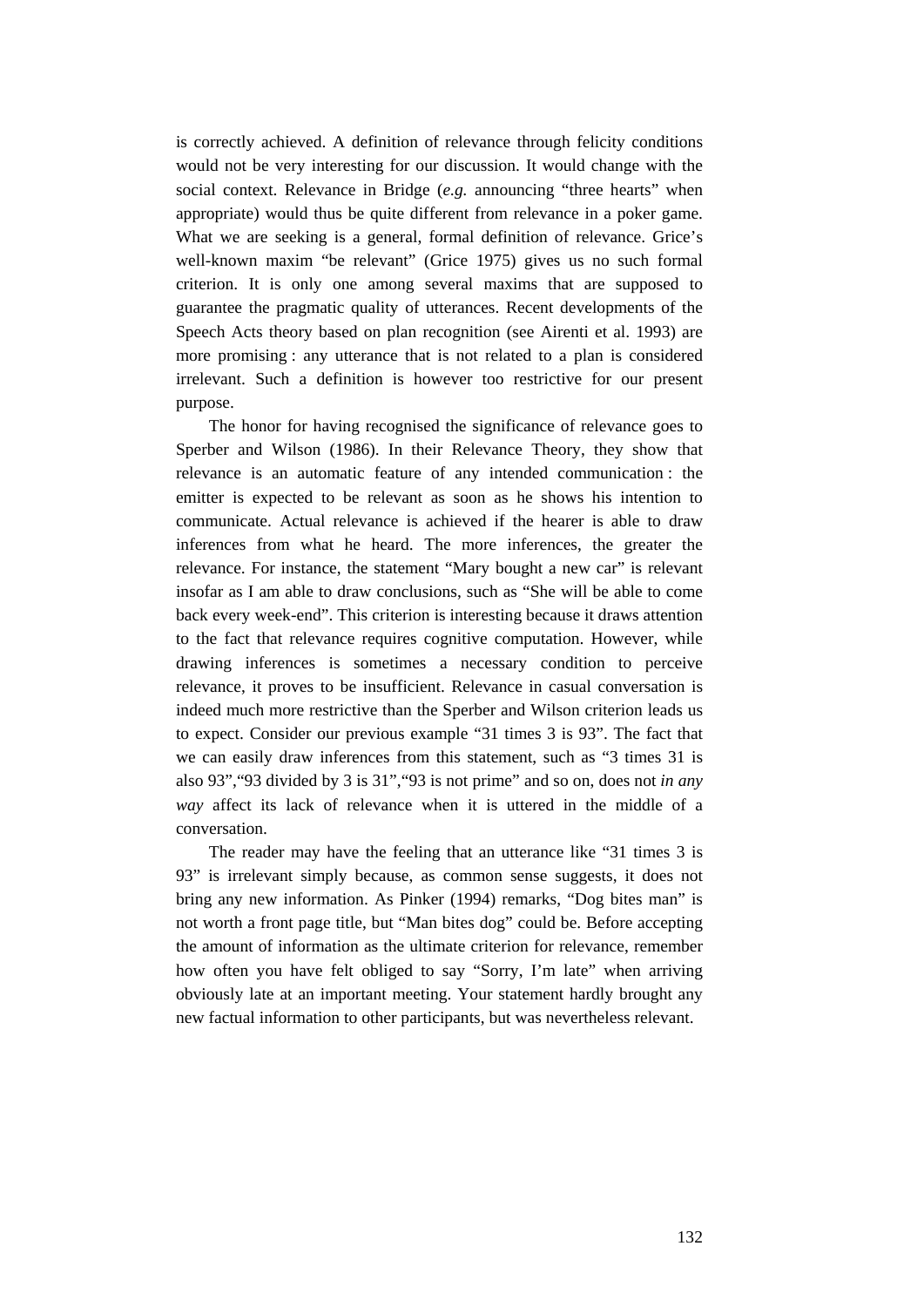The study of many hours of conversation has led us to another definition of relevance (Dessalles 1985, 1993), or more accurately to three definitions of relevance. We would have preferred a single characterisation, but data cannot be bent to one's desires. Maybe our present discussion of the origin of relevance will afford a unified view of the phenomenon. As illustrated by many conversations, a first way to be relevant is to bring information, in the Shannon sense. If the event you report is perceived as *a priori improbable*, then it will be considered as relevant. This is why "Man bites dog" is newsworthy, while "Dog bites man" is not. A second way to be relevant is to point to an *undesirable* state of affairs, or conversely to a *desirable* state of affairs. When you are able to show that there is something at stake, you are relevant. This explains why you may be relevant when, arriving at your meeting, you declare "I'm late". A third way to be relevant is to describe an amazing situation, a situation that looks *inconsistent*. If you are visiting the Monet exhibition in Chicago and you see a blind man listening to explanations given by the guide, you feel obliged to draw your friend's attention to him, wondering how he can enjoy the visit in any way. These three properties : improbability, (un)desirability and inconsistency exhaust the possibilities for a first utterance to be relevant. The model correctly predicts that "31 times 3 is 93" will not be perceived as relevant in most contexts. Let us sum up these three properties by saying that a first utterance must be about a *problematic* event. If we analyse further utterances, we come upon a slightly broader definition of relevance : *an utterance must either refer to a problematic situation, or attempt to reduce the problematicity of a situation*1. This definition can be formalised by using probabilities, first order logic, and by extending the Shannon definition of information to integrate the desirability dimension (Dessalles 1993).

Checking the validity of this criterion is quite easy. When quietly talking with friends, try to mention a neutral, obvious fact like "This table is made of wood" or "There's water here". Unless your friends imagine that you need water, you will get replies like "So what ?" or "What does that mean ?", or sarcastic remarks, but no elaboration. Conversely, if one

 $\overline{\phantom{a}}$ 

 $<sup>1</sup>$  At this point, readers may try to find an explanation for the blind man story. Maybe</sup> the blind man was formerly a painter, lost his sight accidentally, but is still interested in comments about Monet's paintings. Finding such an explanation is an attempt to cancel the inconsistency. It is one of the few means by which one can reduce problematicity.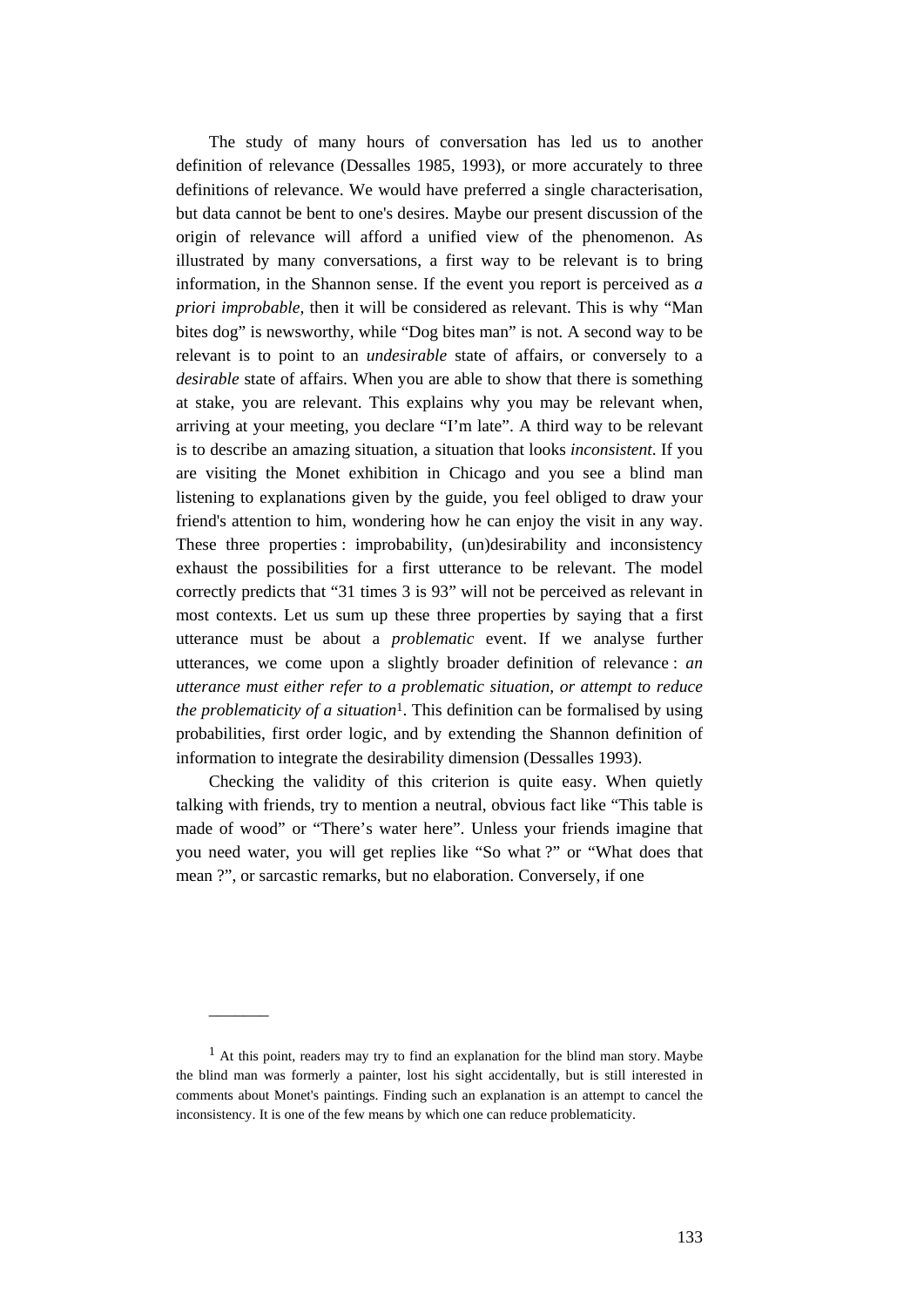asks subjects to give contexts in which a statement, like "There's water here", may have been uttered, the answers one gets are fully predicted by the criterion. Here are a few examples :

| Context produced    | modality     | comment given                                                              |
|---------------------|--------------|----------------------------------------------------------------------------|
| You are in a desert | desirable    | (you will not suffer from thirst)                                          |
| It's leaking        | undesirable  | (things get wet, you must fix the problem)                                 |
| Glass over candle   | inconsistent | (water appears on the inner surface of the<br>glass, the child is puzzled) |
| Old well            | improbable   | (one did not expect to find water in such an<br>old well)                  |

Interested readers are invited to perform such experiments for themselves. If they are not fully convinced of the generality of the criterion, they may read the remainder of this paper, substitute their own criteria and see if the conclusions still hold. Notice that this criterion is extremely constraining. For instance, when an inconsistent situation is pointed out, you can either echo the speaker's surprise, or try to provide an explanation that has the logical effect of invalidating the inconsistency. There is no other option. Your liberty in such situations is thus much more limited than one might have anticipated. Conversation is so far guided by the relevance requirement that it is sometimes possible to predict accurately what interlocutors will say, as shown by computer simulations (Dessalles 1990).

## **3 Relevance is altruistic**

At this point, there are several questions to be addressed. First, why do people feel obliged to be relevant ? Second, why is linguistic relevance specifically attached to problematic issues ? Third, if this behaviour has a biological basis, how could it evolve from a situation where this specific form of relevance did not exist ? In order to approach these questions, let us observe first that relevance seems very natural to us, but that it should appear very peculiar to a hypothetical non-human observer. Computers, for instance, are seldom relevant. When I turn my computer on, it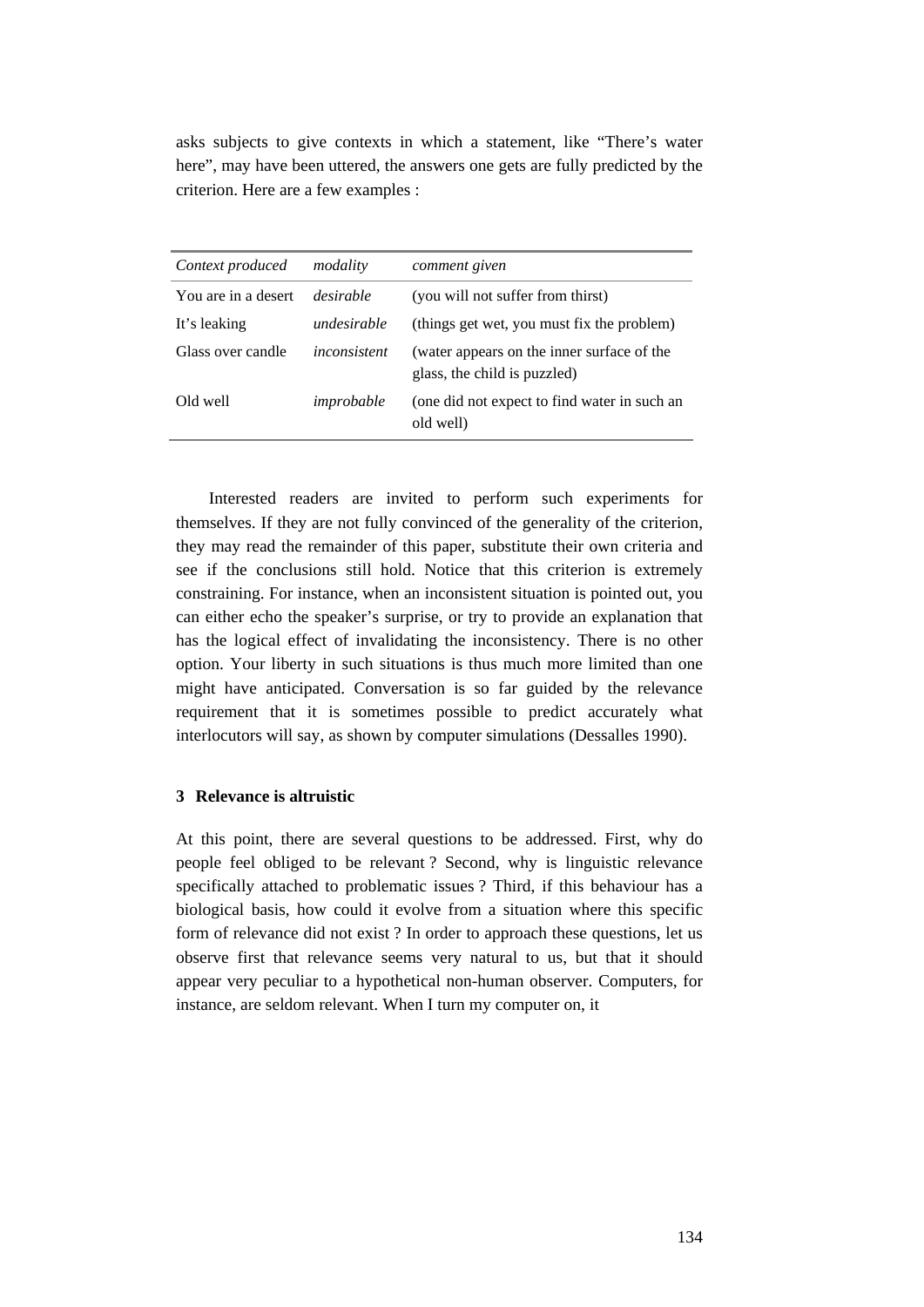indicates the amount of memory, the current date, then names of hardware and software manufacturers and gives many indications I have no time to read before the screen changes. Humans do not interact this way. "Good morning John. My body temperature is 36.9°C, my heart rate is 66. I have been trained at the University of Paris". Non relevant human communication can be found in some university lectures : "Chapter one : Generalities. Point 1 : Definitions. Let us call signature an application from a finite set *F* into N...". In these examples, the listener can hardly find anything improbable, (un)desirable or inconsistent. Such utterances are impossible in spontaneous communication.

If relevance is peculiar, why does it have this specific form ? We must explain why people feel obliged to use language this way :

(a) they draw attention to a problematic situation, or

(b) they acknowledge the fact that a (present or evoked) situation is problematic, or

(c) they reduce the problematicity of a (present or evoked) situation.

Admittedly, language is used for many other purposes. By saying "I am late", you apologise for being late. You are thus performing a social act, but the point is that your utterance, whatever its conscious purpose is, *must* be relevant. "I am late" may be meant as an excuse, but it also acknowledges an undesirable state of affairs, which is one of the few possibilities required by the relevance criterion. The question is then : why are we bound to this relevance constraint ?

To understand the biological origin of this aspect of our linguistic behaviour, we have to make clear what is at stake in a linguistic exchange, at the pragmatic level. As we shall verify, by talking together informally, interlocutors give important information to each other. Sharing information, like sharing food, is altruistic and thus, from a Darwinian perspective, requires an explanation. Let us first stress this altruistic aspect of language use.

Let us suppose that an utterance makes you aware of a problematic situation (case (a) above) :

- (i) The utterance mentions an improbable event. This may be a good occasion for the listener to detect hidden correlations and reassess some probabilities he assigns to events. We should remember that every time we go outside, take our car or walk over a bridge, we trust these probabilities that help us avoid real danger. A correct assessment of probabilities is vital.
- (ii) The utterance mentions an inconsistent situation. The listener, who is able to perceive the paradox, knows that his beliefs are, at least momentarily,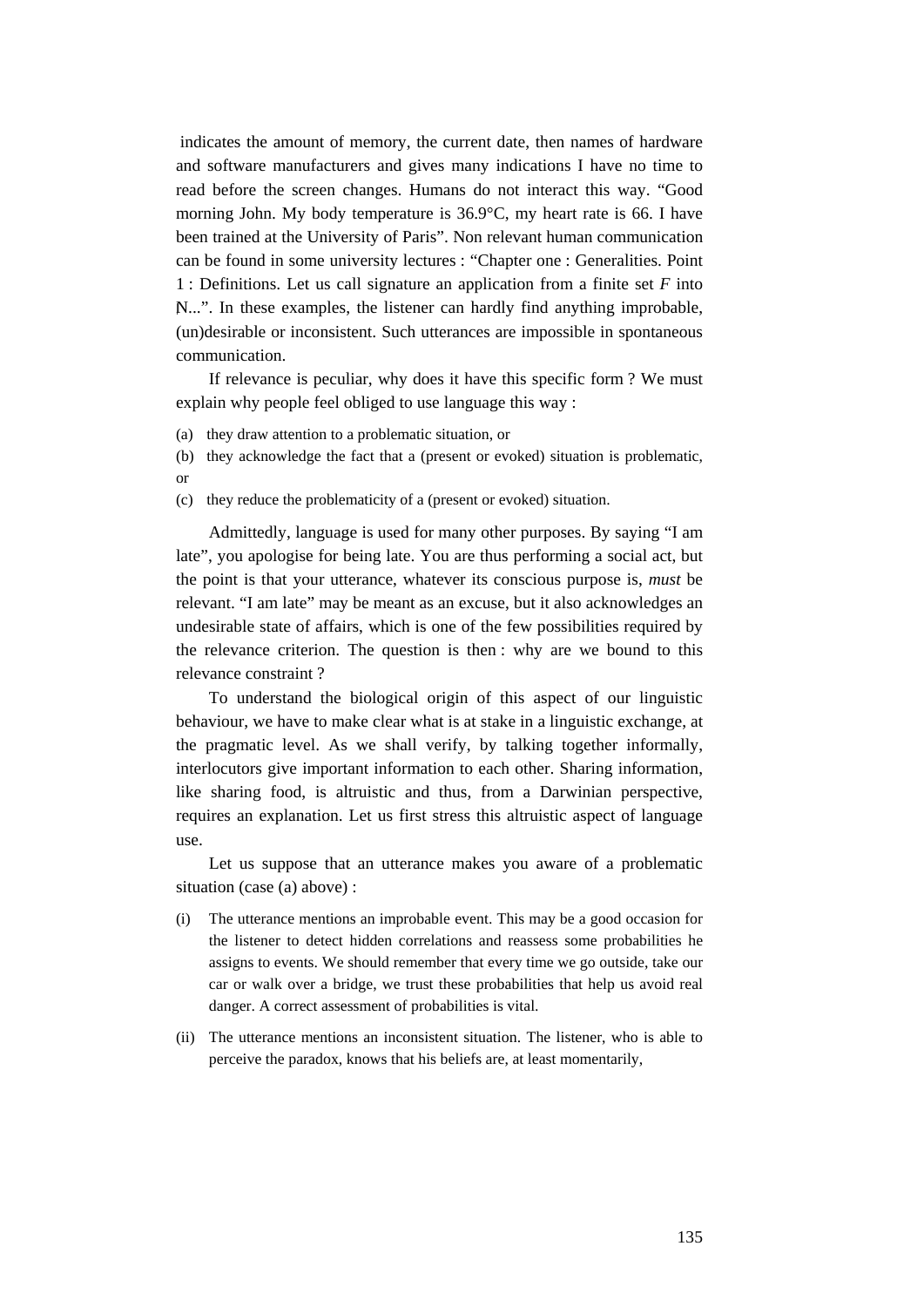logically inconsistent. Since this may prevent him from correctly predicting events or acts, becoming aware of an inconsistency is very important.

(iii) The utterance mentions something desirable or undesirable. The listener's attention may be drawn to a situation that is to be avoided, or conversely to be pursued, in the future.

While the cases (i) and (ii) are straightforward, the reader may question whether mentioning an undesirable event (case (iii)) always brings valuable information. For instance, when someone complains about his health, it may seem like a request for help. But even in such cases, problems encountered by others may be an occasion for the listener to acquire knowledge that can be useful for its own sake.

The point here is not that relevant utterances are systematically biologically significant and useful. It is rather that they are much more likely to be significant and useful than irrelevant ones. Important data can be given in a non problematic context : a general lecture about game migration, botany or tool making could be very helpful in a hunter-gatherer life. Unfortunately, there are no formal lectures in hunter-gatherer tribes. Useful knowledge, as far as we can judge from the observation of everyday life, is always presented *in context*, and such contexts are problematic. Irrelevant statements will most probably be mere noise and should not be remembered.

Not only problematic issues, but also tentative solutions (case (c) above) are helpful. Typical attempts to get out of a problematic state of affairs involve : explanations, for cancelling an inconsistency ; mention of similar cases, to diminish improbability ; balancing pros and cons, to diminish (un)desirability. All these contributions are likely to be profitable to the listener. By contrast, situation (b), in which a speaker acknowledges the problematic status of the situation, generally does not bring any new factual information, but simply acknowledges the fact that the interlocutor has made a relevant point.

The previous discussion suggests that spontaneous language is altruistic because its *content* is relevant. This altruistic aspect can also be indirectly inferred from the attitude of speakers towards each other. According to Grice (1975), conversation is basically cooperative, since speakers take care to give necessary, sufficient and reliable information to listeners so that the latter can reconstruct the intended meaning. Since any altruistic behaviour needs an explanation to make it compatible with Darwinian principles, the remainder of this paper is devoted to this issue.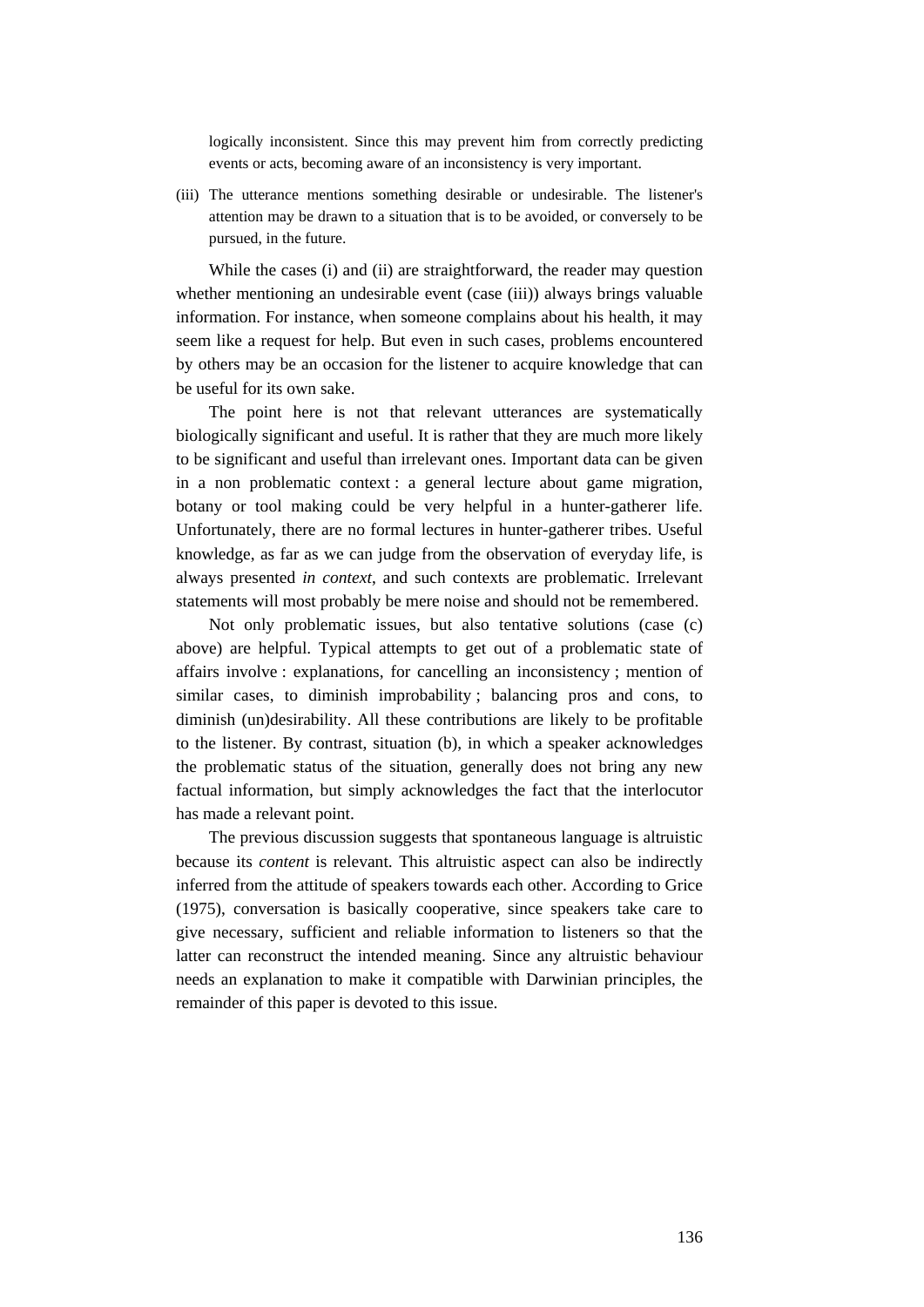## **4 Altruistic communication : possible accounts**

Altruism is problematic from a Darwinian perspective. When useful information is given by an individual *A* to another individual *B*, it will be at A's expense, either directly or indirectly. For instance, after signalling an improbable source of food, *A* may be obliged to share it. Even if there is no such direct negative consequence on *A*, there are likely indirect negative effects because quite often *A* and *B* are genetic competitors. Any possibility offered to *B* to be more successful will increase *B*'s relative reproductive expectancy. Since the contribution to further generations has to be shared, a consequence of *B*'s increased success is a lower expected reproductive success for *A*, all things being equal. As a consequence, we should expect a strict avoidance of altruistic acts. The observation that altruistic behaviour is in contradiction with Darwinian evolution, except under a few specific conditions, was made by Hamilton (1964). Possible exceptions are altruistic behaviour directed towards children or relatives (Hamilton 1964) and reciprocal cooperation, in which helpful actions are rewarded in the future by similar positive acts performed by the initial recipient (Trivers 1971). Which of these two scenarios is the correct model for language ?

It is easy to rule out the first alternative. Admittedly, one can find some peculiarity in the language between mother and child or between twins, but no qualitative bias is to be found in adult speech that indicates a different pragmatic behaviour according to kinship. The only possibility left seems thus to be reciprocity. Conversation is indeed quite symmetrical : participants speak in turn, bringing each other relevant information. The company of silent people who merely listen or utter trivialities is not actively sought. From this we get a picture of language as a reciprocal game : I give you relevant, useful information, and I get useful information in return. This way of considering human dialogue is widely accepted and seems to solve the problem of altruism in language use (Ulbaek, this volume). However, as we shall see, if we accept that language is an instance of symmetrical cooperation, we might expect some behavioural features that are not, in fact, observed.

Cooperation can only exist when deception is controlled ; otherwise optimistic cooperators will be rapidly exploited by parasites. If language relies on social cooperation, the main prediction, for our concern, is that it must be protected against social 'cheaters' who take relevant information and give nothing in return. Since relevant information is

137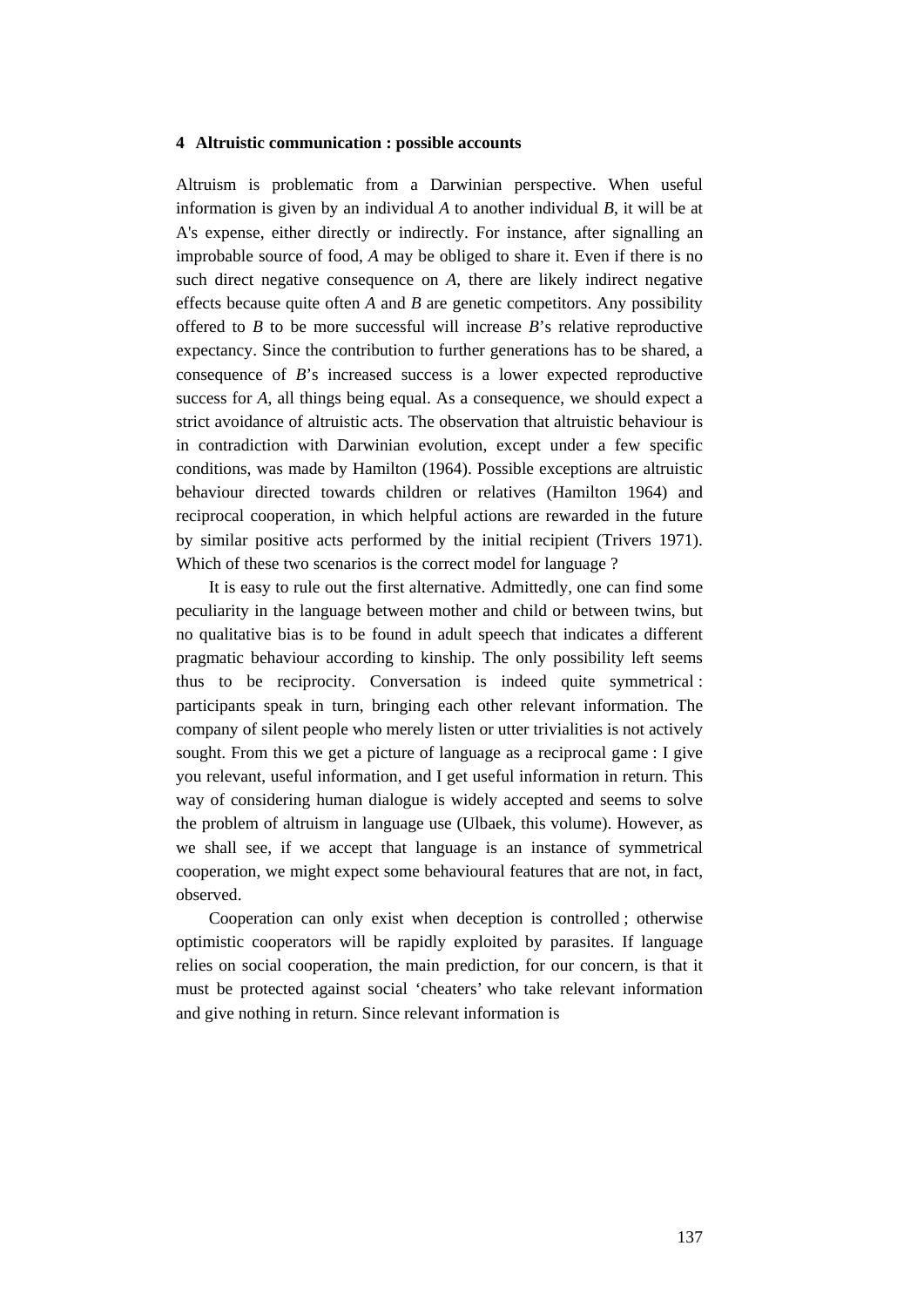valuable, speakers will first consider whom they are speaking to in order to decide if the addressee will be cooperative. Axelrod (1984) studied some strategies that were efficient in the presence of parasites. It has been argued that humans have specific cognitive devices for handling social exchanges (Cosmides 1989). However, as we will see in the next section, evidence suggests a different picture for language. Cheating detection is seldom performed by the person who gives the information. It is rather achieved by the listener ! This is in contradiction with the cooperation scenario.

Communication, if it was cooperative, should also be characterised by a specific form of signal. Krebs and Dawkins (1984) showed that signalling evolves among living beings from the joint action of manipulation and mindreading. Krebs and Dawkins distinguish two cases, depending on the cooperative character of the interaction : "Cooperative communication, in which manipulator and mind-reader roles share a common interest, should lead to cost-minimising, muted signals, while non-cooperative signalling should give rise to conspicuous, repetitive signals." (Krebs & Dawkins 1984). Human language can be both highly repetitive and remarkable, as in commercial advertisement, and highly discreet as in whispering. However, none of these features is characteristic of casual conversation. Conversations, as we saw, convey potentially valuable information. If they were based on mutual cooperation and reciprocity, care would be taken to avoid that non-participants spy them. However, such precaution is far from being systematic. In certain cultures, private conversations even have to be so aloud that everybody nearby can hear them (Hall 1966).

At this point, we are left with a difficulty : conversation conveys altruistic messages, but it seems to be based neither on kinship nor on reciprocal cooperation. Normally, natural selection should have favoured noncooperative speakers who listen, but return no relevant information. How can we explain the fact that virtually all normal people, in presumably any culture, display a spontaneous conversational behaviour characterised by relevance ? Perhaps we should consider conversation at the level of the speaking group, and not at the level of a single speaker. If the role of language is to contribute to group efficiency, then it may be altruistic simply because speakers get an advantage from being members of a better functioning group. As Pinker puts it, "There is a fantastic payoff in trading hard-won knowledge with kin and friends, and language is obviously a major means of doing so" (Pinker 1994:367). Other accounts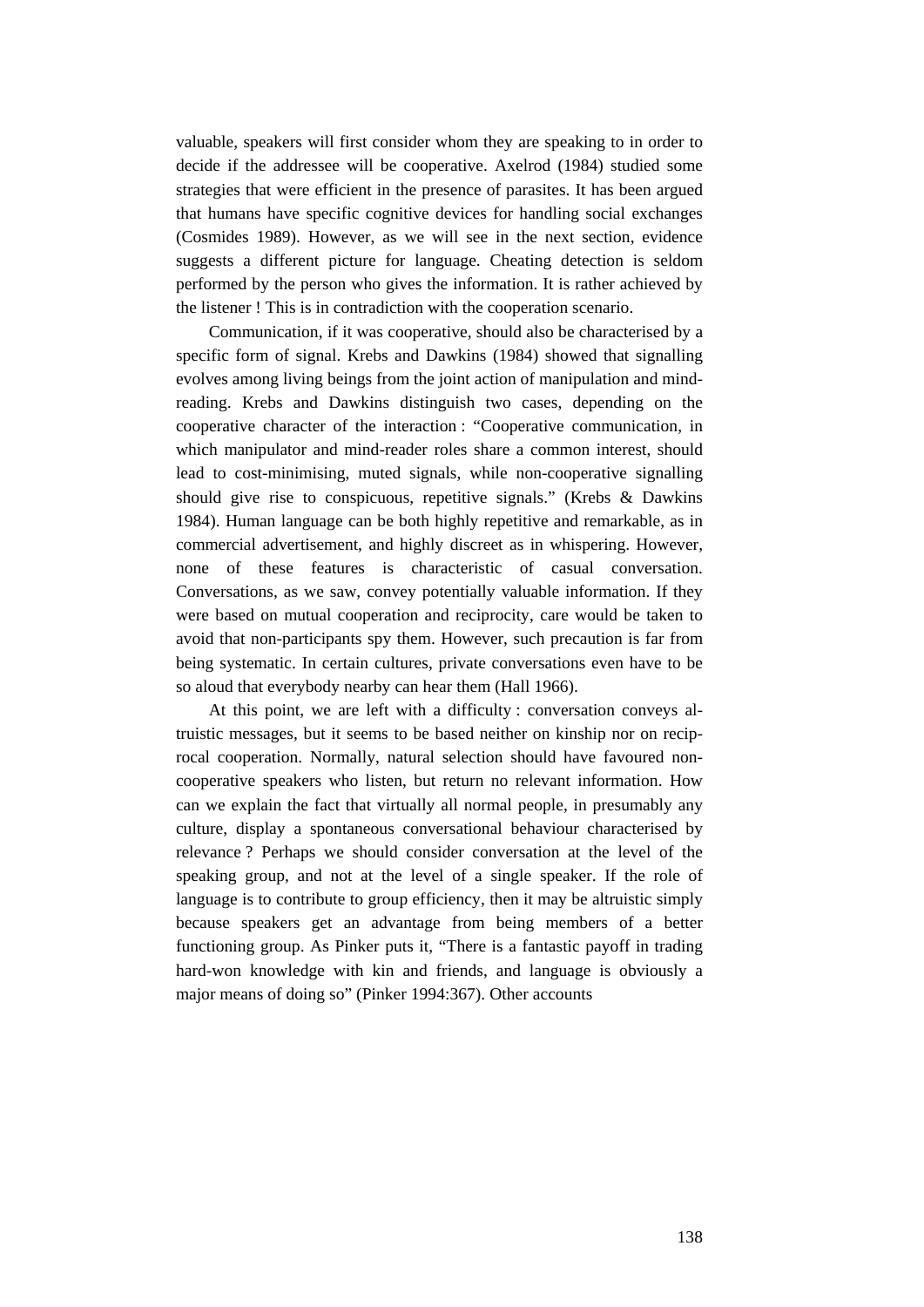present the main purpose of language as located not in objective information exchange, but rather in sociality. For Donald (1993), "the natural collective product of language was narrative thought (essentially, storytelling), which evolved for specific social purposes". Such accounts of language function are not by themselves sufficient, because any behaviour that is beneficial at the collective level must also be beneficial at the individual or genetic level2 (Williams 1966 ; Dawkins 1994). Dunbar (1996) suggests that language may have played among proto-humans the role played by grooming among primates, allowing groups of larger size to emerge. However, even if social bonding is among the language functions, it cannot be the only determinant that shaped our language ability. After all, mere synchronised growls could do as well. Why should language show all the particular complex features that can be observed, especially the relevance requirement ? A further hypothesis, suggested by Dunbar, is that language allows the acquisition of information about social relationships. According to Dunbar, we spend a significant part of our time gossiping. From this observation, we may be tempted to see in language a device devoted to the preservation of social cooperation : non-cooperative individuals are denounced during conversation. Gossiping, however, is as problematic as relevance : if we consider that social knowledge is critical for survival and reproductive success in intricate social contexts, any information concerning a third party's unwillingness to cooperate is highly valuable, and thus gossiping is altruistic. As such, and insofar as gossiping can be shown to be a systematic feature of language use, it requires exactly the kind of explanation we are seeking for relevance.

If none of the usual accounts for altruistic behaviour holds, then we are left with the necessity of finding another justification for the existence of the language faculty. For this, we may get some insight from an analogy.

# **5 The negative value of relevant information**

 $\overline{\phantom{a}}$ 

The emergence of language as an altruistic behaviour is not the only puzzle to be solved. Since relevant information is valuable, it should be

<sup>2</sup> Any behaviour which is beneficial at the group level (*i.e.,* members benefit collectively from the action of a few of them) without being beneficial at the individual level is genetically neutral. Mutants lacking this behaviour will take the benefits as well, and they will have on average the same success as their contributing fellows. In the long run, such a behaviour will disappear as do the eyes of species living in the dark.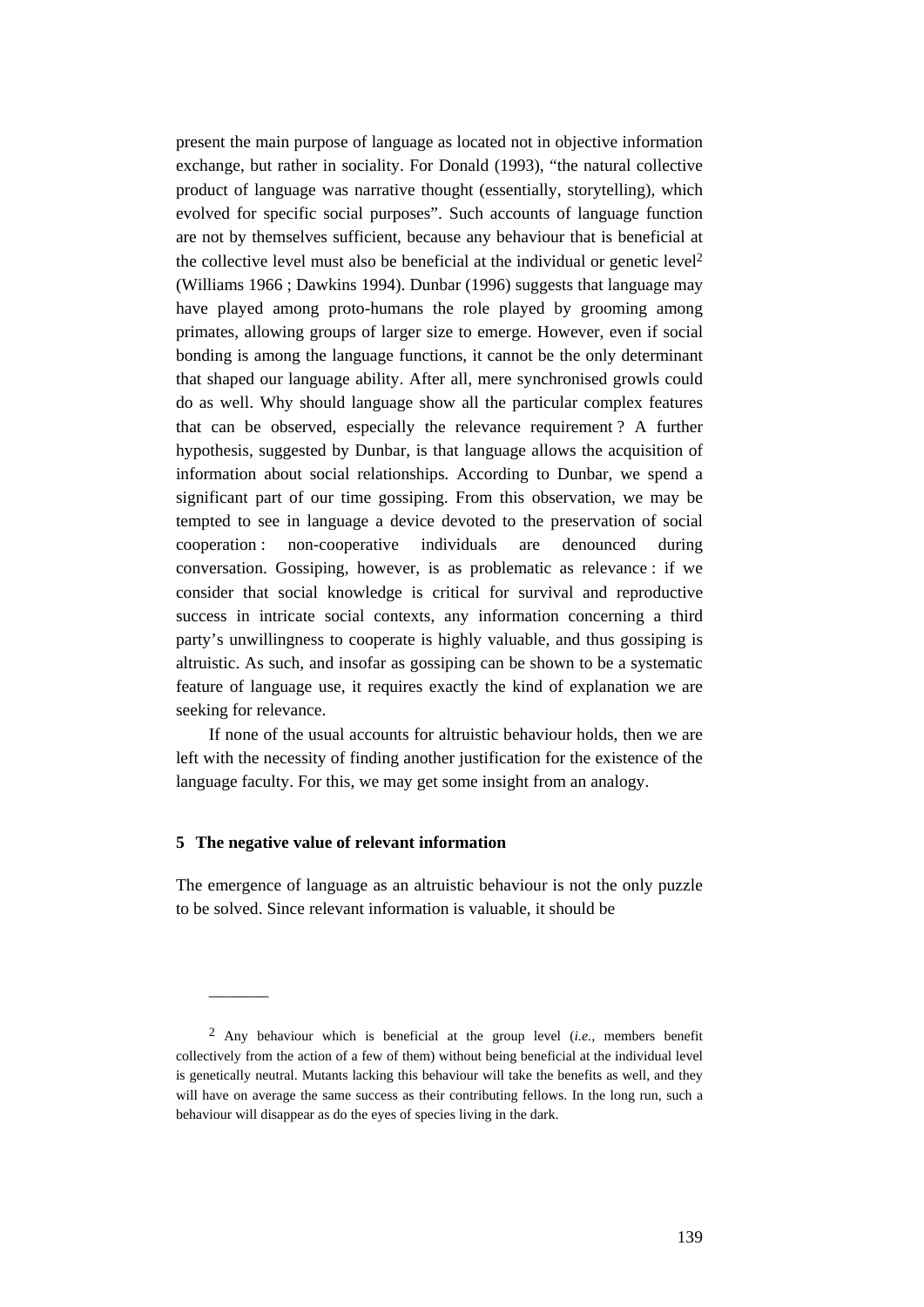highly appreciated and much sought after. What we observe in casual conversation, however, is the reverse. Participants do not wait for questions, but rather take advantage of the first opportunity to make an original, relevant point in the flow of conversation. When such attempts to attract others' attention fail, most people, in most conversational situations, become frustrated. In the 'valuable information' scenario, this is unexpected, since people should be happy not to give away relevant information. It looks as if relevant information has in fact a negative value. To understand this second paradox, we may consider an audacious analogy.

We may compare casual conversation with a process that readers may know well, the scientific publication system. We can observe that scientists make great efforts to give their best ideas to their most direct competitors (in this case competition is not genetic !). What do they get in return ? Before answering, let us consider the validity of the analogy. Information given in scientific papers is often valuable. Most information used by scientists is obtained from other scientists' publications. The parallel holds with everyday life : a good part of the knowledge you need to behave in your physical and social environment was given to you through conversation. In both cases, people are prone to give this valuable information to others. In the case of the scientist, communicating knowledge to others is, as often acknowledged, more time consuming than research itself. In both situations, the information given is not only valuable, it is relevant. The relevance of a scientific paper is formally assessed by reviewers who check whether the paper addresses an important problem and brings admissible solutions. Scientific and technical problems are most often presented as paradoxes or undesirable states of affairs, and admissible theoretical or technical solutions have to cancel such problematic situations. This is, as we suggest, what also happens in casual conversation. As we can see, the parallel between scientific communication and conversation is quite close, as far as information exchange is concerned. Why not bring the analogy further, by considering actual effects of communication in both cases ?

An obvious answer to our previous question about scientific communication is that scientists get *status* by publishing useful results. The effect of publishing good papers, even if it is not consciously pursued, is that the author is accepted and recognised as a good scientist and gets a higher status in the scientific community. The hypothesis suggested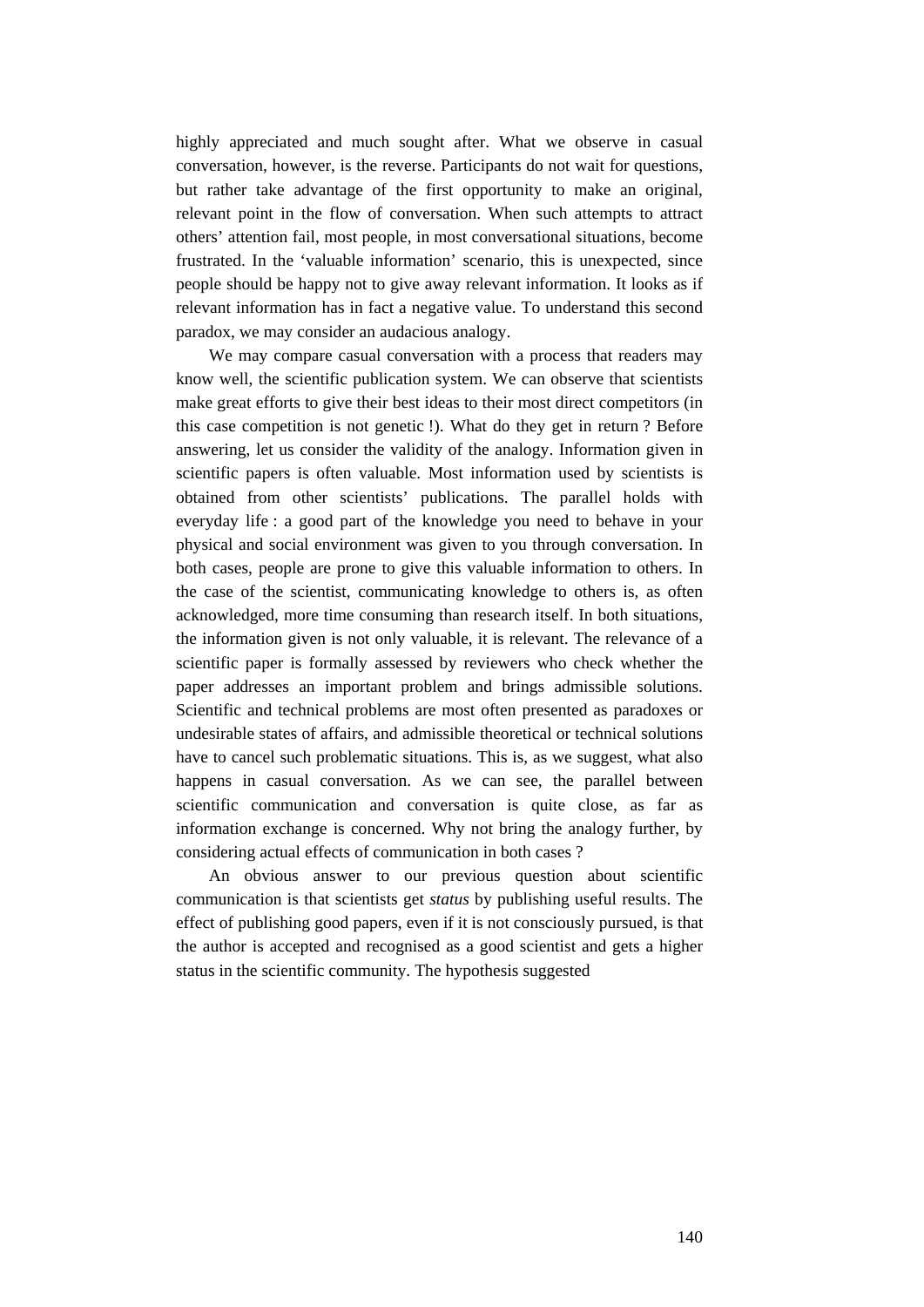here is that the same is true for conversation : by making relevant points during conversation, you are likely to get a bit of social status. If we temporarily accept that the analogy holds, then it is no wonder that people make every effort to make relevant points. If the communication of information is part of a kind of unconscious trade in which status is the payment, then one can understand why information is willingly given and still has a positive value.

### **6 Language as an advertising device**

 $\overline{\phantom{a}}$ 

The hypothesis of an exchange between information and status is attractive because it solves our two paradoxes : relevant information is not given for altruistic purposes, and it has a positive value. This idea is also a first step towards an answer to the question of the origin of relevance in communication. It is widely accepted that status hierarchies exist in huntergatherer societies and that high status is correlated with a higher reproductive success<sup>3</sup> (Eibl-Eibesfeldt 1967; Mellen 1981). The ability to engage in relevant discourse would have been retained by natural selection because it indirectly provided a higher reproductive expectancy. As Pinker (1994:369) puts it, "anthropologists have noted that tribal chiefs are often both gifted orators and highly polygynous".

An immediate question arises in this scenario : Why is there a correlation between status and communicative ability ? Status could be connected with physical strength, eye colour or ear shape. A possible answer could be that the status-relevance correlation was initially fortuitous. Then, through a process similar to the evolution of the peacock tail (Dawkins 1982), a positive feedback produced our complex linguistic ability. Another conjecture would compare communication of information with food sharing, perhaps a necessary condition for the hunter to have access to females (Knight 1991). A more specific hypothesis, to justify the assignment of status according to the ability to be relevant,

 $3 \text{ In such scenarios, status is correlated with reproductive success for both sexes. Our}$ ancestors, both females and males, were those who had a high status in their society and who mated partly for this reason, as generally suggested. Male ancestors attracted many females and left many descendants. High status females attracted high status males and, as far as predisposition to obtain status has a genetic basis, their sons also left many descendants. Status and alliance are also crucial for child protection among primates, and this holds for both sexes [de Waal 1982 ; Hrdy 1988].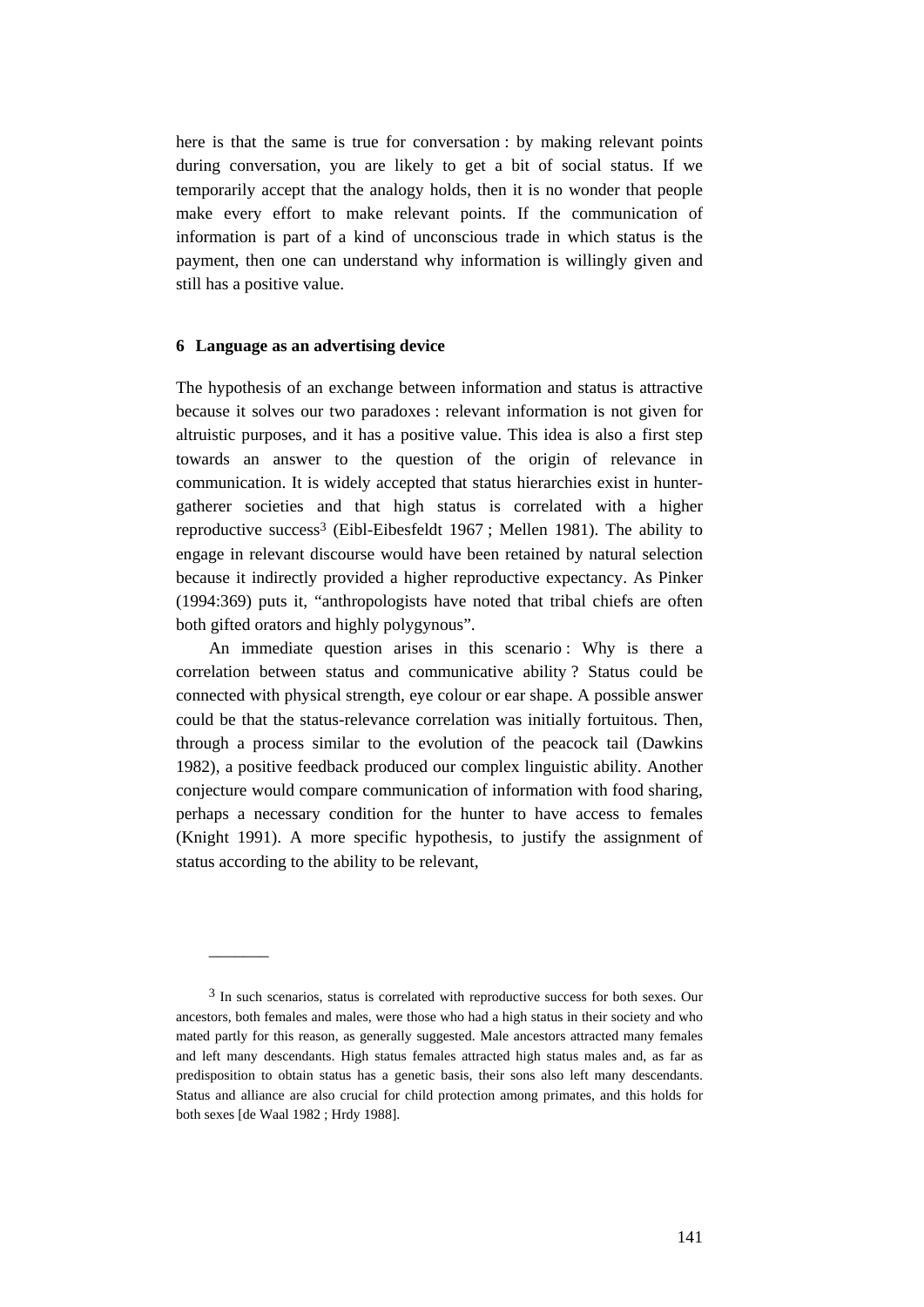suggests that the human status system evolved from coalition formation among higher primates. The main difference between a coalition and the whole group is that roles must be distributed among members for the coalition to function (de Waal 1982). As a consequence, even if competition among members still exists, status is willingly attributed by each individual to others. By contrast, in the whole group, status is extorted through coercion. Within chimpanzee coalitions, status seems also to be granted according to physical strength, but this is done voluntarily and subordinate members in the coalition benefit from being protected by their champion (Goodall 1971 ; de Waal 1982). A possible assumption is that among hominids, status was accorded to a member of the coalition depending on the utility of the information he or she was able to bring.

The purpose of the previous discussion was not to determine the right scenario through which relevant communication appeared in the human lineage, but rather to make this emergence less implausible. Scenarios that claim to explain the evolutionary origin of some behaviour or organ have sometimes been called 'just-so stories', as if they were was easy to coin. In fact, consistent 'stories' are quite hard to design. In the next section, we shall examine some evidence that supports this relevance-status association.

The model of status-relevance coupling proposed here is close to Zahavi's model of cooperation among birds : "Individuals invest in their collaboration in order to increase their social prestige. They do so by advertising their qualities and their motivation to collaborate. The benefit to the group is a consequence of, rather than the factor that selects for, the investment" (Zahavi 1995). If relevance is a way to obtain status from others, we expect that individuals will compete with each other in eloquence to draw attention to themselves and to obtain status from the audience. If we see in language a tool for bringing out information and highlighting its relevance, then language may be considered in this context as an advertising device, in Zahavi's sense. Linguistic complexity and refinement, the combinatorial power of phonetics and syntax, the ability to formulate sound analogies, clear proofs, and so on, would thus be motivated by the necessity for enhancing perceived relevance of a speaker's utterances. This explains the fact, well pointed out by Sperber and Wilson (1986), that the burden of making communication possible and easy lies with the speaker, not with the listener, contrary to what would be expected if communication was altruistic.

# **7 Evidence for the status-relevance association**

Evidence to support the close association between relevance and status may come from disciplines like ethnology, psychology and sociology. It has been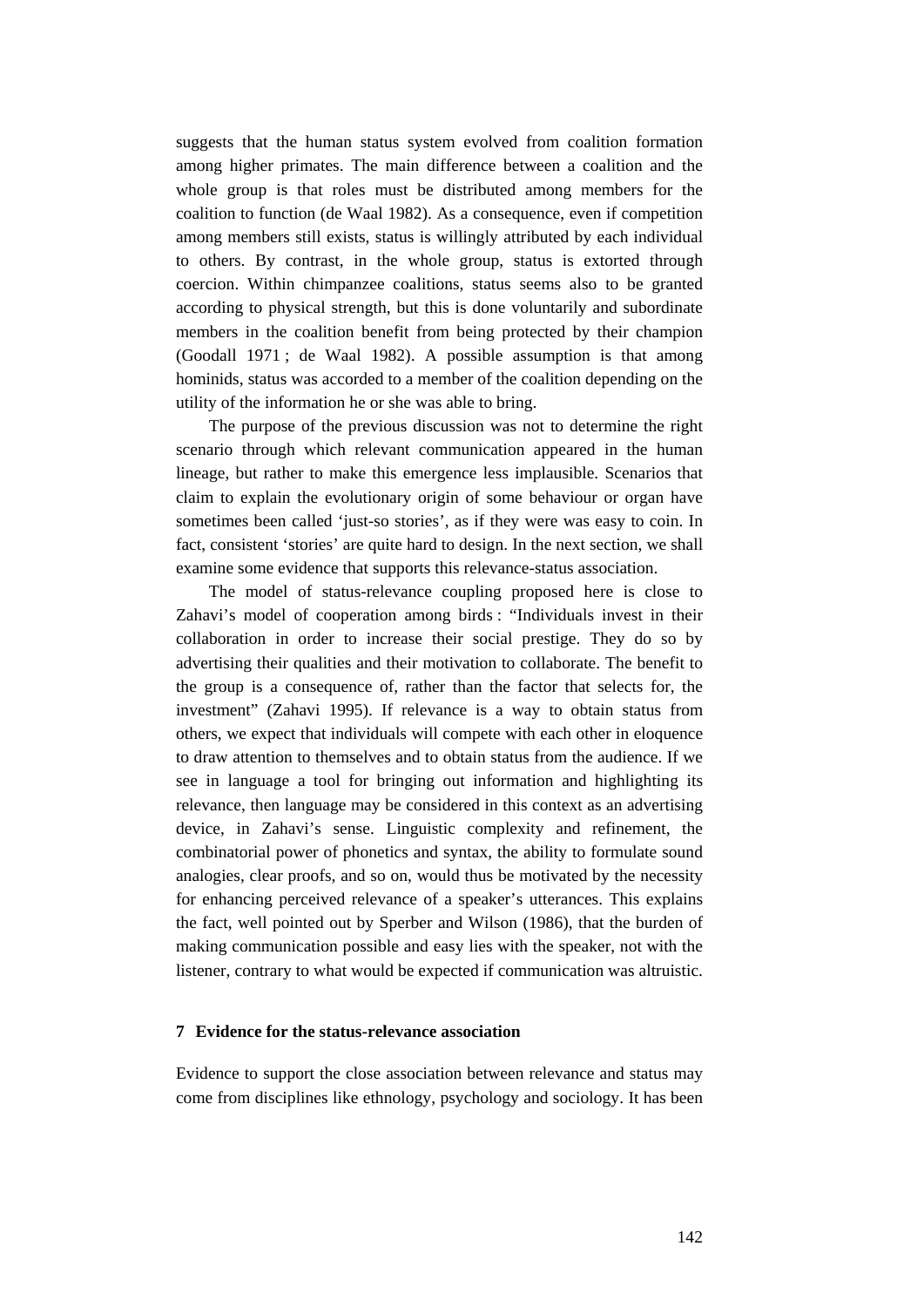observed that in a group, individuals most often prefer to speak to the 'leader' and make any effort to obtain his/her approbation. This accords well with the idea that status given by a high ranking individual is of greater value than status given by a person who is not highly regarded. Similarly, information is more influential when it comes from a high status source (Doise et al. 1978). In what follows, we will restrict ourselves to evidence from conversational pragmatics.

A banal fact, like a dispute between husband and wife, cannot constitute a relevant story, except of course if the two are your best friends or… if they are king and queen. People feel especially concerned by anything connected with individuals they regard as high-ranking. This makes the coupling between status and relevance symmetrical : by being relevant, one gets status in return, and conversely one is more likely to be relevant if one has high status or is talking about high-ranking people. The analogy with the scientific communication system still holds : famous authors are more likely to be read, and quoting them sometimes helps the writer to put up a good performance.

A prediction of the status-relevance association model is that the value of the information will be checked and negotiated by listeners. In the following excerpt, an improbable fact, a whole family speaking very loud, is thought to be relevant by *A*. The reaction in *B2* shows however that this event looks not so improbable to B.

(from (Tannen 1984:101))

- *A1- Speaking of which they had the Loud Family. Remember the Loud Family? On Saturday Night Live?* (TV program)
- *B1- What was the Loud Family?*
- *A2- Dju hear about that? THEY TALK LIKE THIS.*
- *B2- I know lots of people in New York who talk like that.*

This reaction, which consists in lowering the actual amount of information given, is quite typical of conversations about improbable events. On the other hand, when an event is rightfully improbable, the first one who brings the news becomes an important personage at least during a few seconds, unless others already hold the information, as illustrated by the following excerpt.

- (conversation between two boys, 8 and 10, translated from French)
- *C1- Did you see ? There are again hot air balloons again this morning !*
- *D1- Yes, I know*
- *C2- Shut up, I'm not talking to you, I'm talking to the others. (turning towards E, the father) Did you see that there are hot air balloons this morning ?*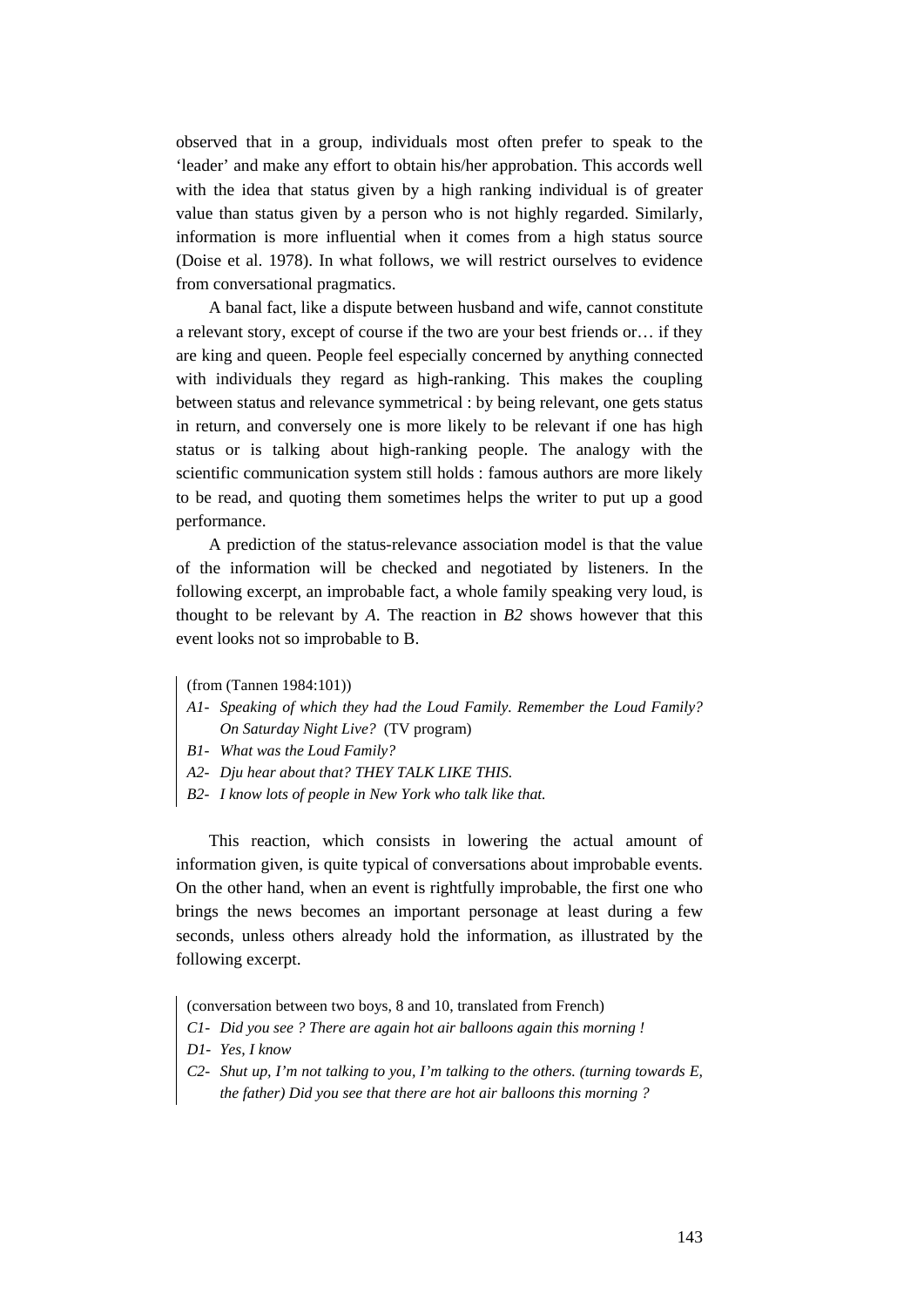The effect of reactions like *B2* or *D1* recalls the attitude of a customer appraising of the quality of merchandise. This behaviour of addressees who evaluate utterances is not predicted by mutual cooperation models of conversation. However, it is fully compatible with a model in which making a relevant point deserves consideration, since it is a way of publicly bringing out the true relevance of what others say to its true value.

Whenever utterances are rightfully relevant, addressees may acknowledge the fact by echoing the problematic modality or by agreeing on a solution. Notice also that when an observation is considered genuinely relevant, its authorship is generally well acknowledged by listeners retelling it. This is consistent in the context of a trade : second-hand information should not be too much rewarded, and forgetting to mention the source would be interpreted as usurpation. Mention of the source is not predicted by a model of conversation based on altruism.

Conversation provides us with another phenomenon of great importance in the present context : individuals are always ready to point out logical inconsistencies. Consider the following excerpt :

(translated from French)

- *F1- I remember, I was relatively old, about 10. (...) A nice guy came to our house with a tape recorder. I'd never seen one before.*
- *G1- A tape recorder ? Even your mother did not have one ?*

*G* finds it surprising that *F*'s mother, who was a language teacher, did not have any tape recorder at that time. Interlocutors make use of their knowledge to put what is said to them into question. We can observe the same behaviour in scientific lectures, where most interventions from the audience aim at confronting elements of the talk with background knowledge and at checking logical consistency. The role of this ability to assess the validity of information fits well with the scenario of statusrelevance exchange. The scenario is indeed non-altruistic, but may be nevertheless corrupted by deception. If status can be obtained just by telling improbable stories or by pointing out undesirable contingencies, why not recount false events ? A possible conjecture is that our ability to check logical consistency evolved from the necessity to protect oneself against lies. An altruistic model of conversation, based on reciprocity,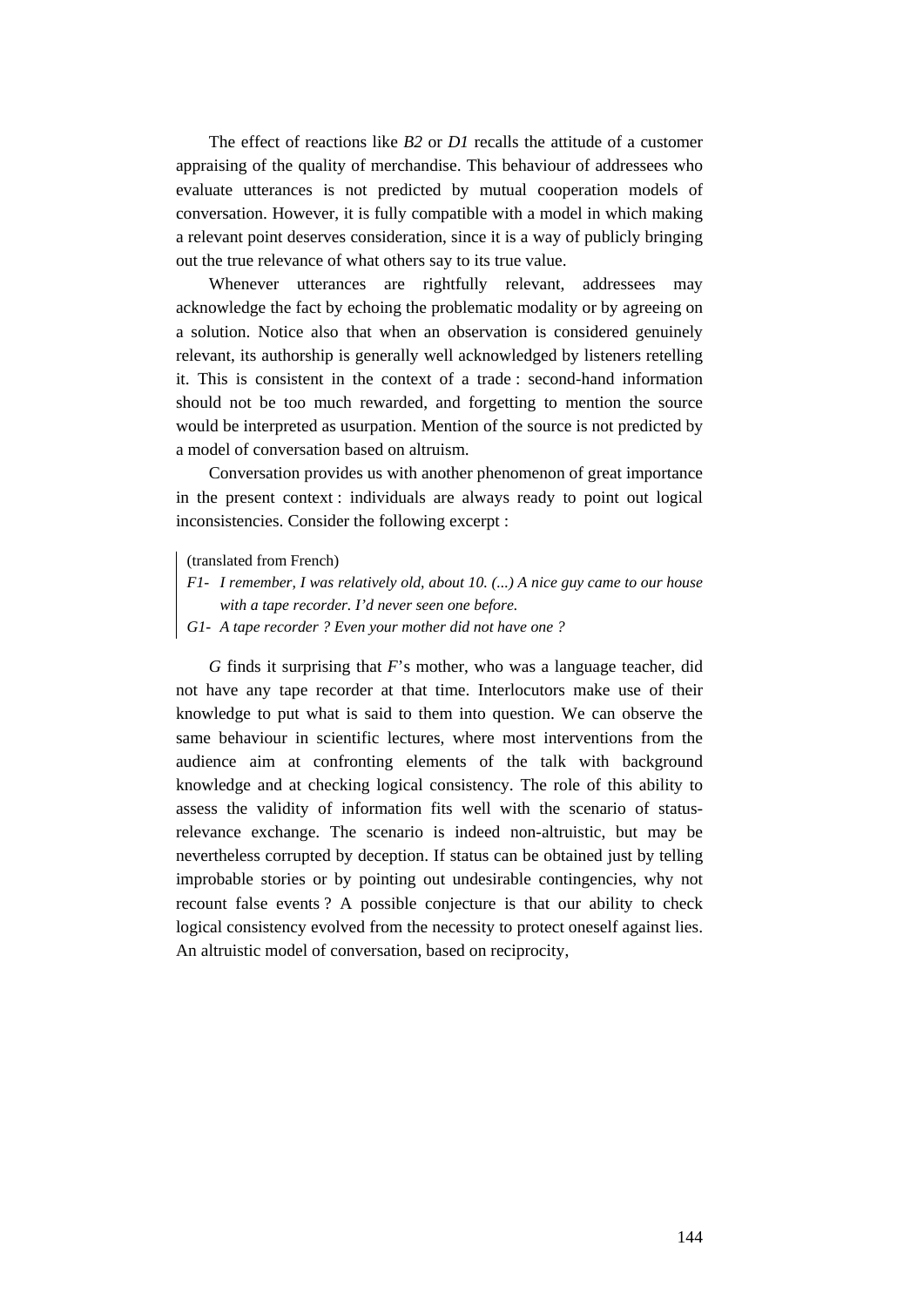would predict that cheating detection is the task of the speaker, who verifies that the addressee is trustworthy and will reciprocate. In the status-relevance association model, it is the listener who checks the speaker's reliability. Reactions like *G1* support the latter model.

Interpreting spontaneous communication as a trade allows us to solve another problem. As Knight, Power & Watts (1995) point out, typical human conversation consists neither of high-cost, repetitive signals, nor of 'conspiratorial whispering', contrary to what Krebs and Dawkins (1984) lead us to expect. Let us borrow an analogy from economics. When supply is greater than demand, we may expect conspicuous signals like commercial advertising. When demand is greater than supply, we may observe confidential signals and repeated requests. None of these descriptions is appropriate for describing spontaneous language use. Conversation lies inbetween, involving well-designed signals and attentive listeners. In our analogy, conversation is like a balanced exchange in which supply matches demand. This type of balanced communication seems to be characteristic of our species.

The consequence of the listener's behaviour who repeatedly evaluates information is the emergence of conversation. The rules of the conversational game, from the perspective adopted in this paper, may be formulated this way :

Give information that is directly valuable, by pointing at improbable, desirable or undesirable states of affairs.

Try to lower the informational value of previous utterances.

Point out any logical inconsistency in the state of affairs described or observed. Attribute status to speakers who are successful in the above.

This description of the mechanism of conversation is well supported by observation (Dessalles 1993). The last point about status is hypothetical and has been added to put the description in a phylogenetic perspective.

## **8 Conclusion**

If we fail to notice that information given in conversation is valuable, then the existence of the language faculty, with its complex structure, remains highly mysterious, as would the existence of a complex organ with no apparent function. The phenomenon of relevance makes us realise that utterances are profitable to the listener. Language thus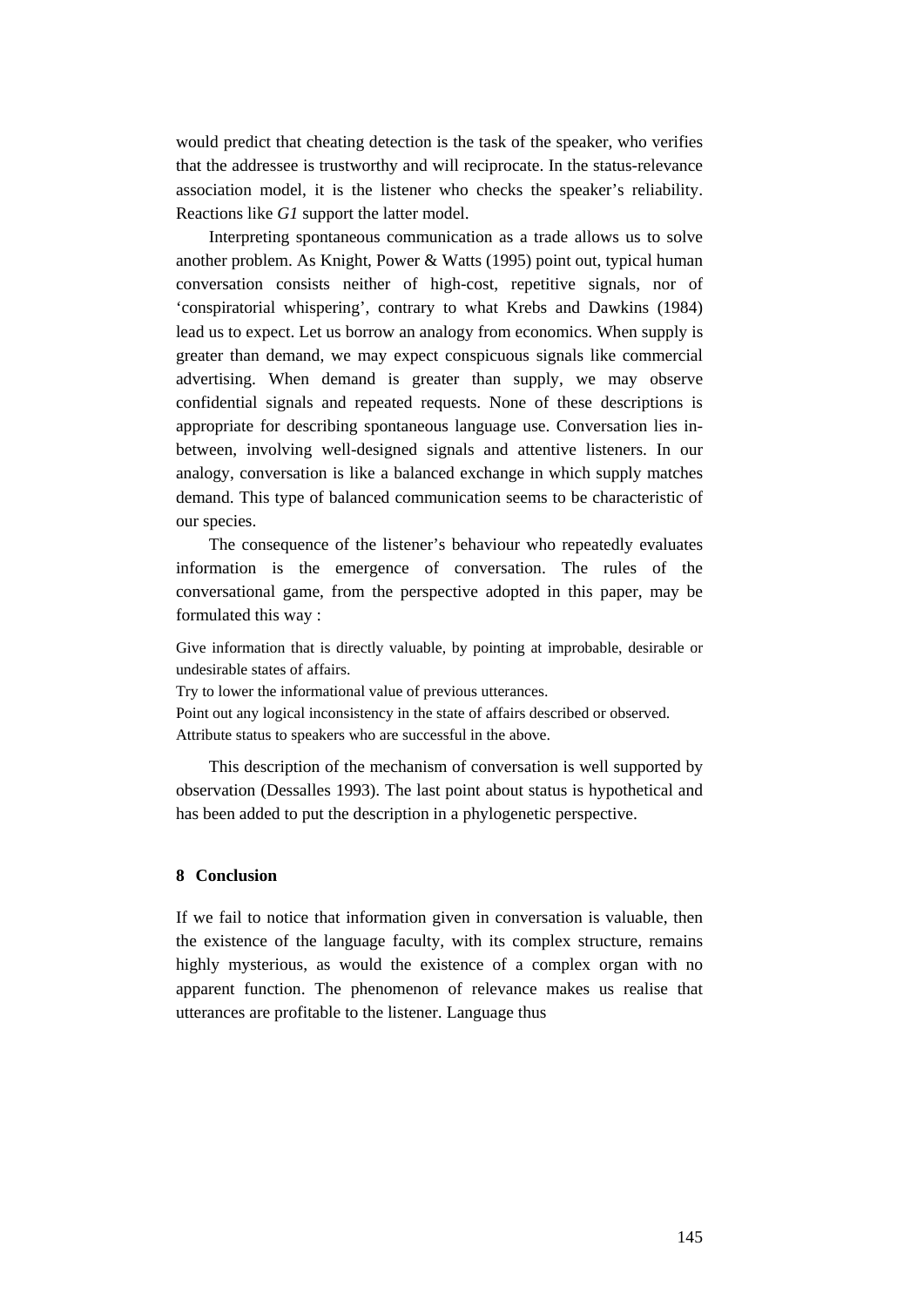seems to be an altruistic behaviour. In this paper, I have tried to show that the predictions of an altruistic model are not verified : conversational information is indeed valuable, but instead of being requested by listeners, as expected, it is generally put forward by speakers. To resolve this paradox, I proposed that linguistic behaviour is not altruistic, but rather is a form of trade : relevant information is given in exchange for status. I have tried to make this status-relevance association plausible from a phylogenetic point of view, by showing that it is consistent with what we know of the pragmatics of conversation.

The hypotheses presented here can be checked in several ways. We are currently working at computer simulations aiming to show that a communication system can evolve and reach stability, when coupled with a system of status allowance. Also, while status has been studied from psychological and sociological perspectives, it has not been sufficiently studied in connection with relevance. Further studies may reveal how each aspect of relevance is related to status change within the group. Highly regarded people around us are not only those who have performed heroic acts or who have been appointed to official positions. A person who merely makes sound remarks, expresses articulate thoughts and can hold the interest of an audience is likely to deserve esteem. The main point of this paper is that our instinctive respect for eloquent people may partly explain the origin of relevance.

## **References**

Airenti, G., Bara, B. G. & Colombetti, M. (1993). Conversation and behavior games in the pragmatics of dialogue. *Cognitive Science*, *17*, 197-256.

Axelrod, R. (1984). *The Evolution of Cooperation*. New York : Basics Books.

Cosmides, L. (1989). The logic of social exchange: Has natural selection shaped how humans reason? Studies with the Wason selection task. *Cognition*, *31*, 187-276.

Dawkins, R. (1982). *The Extended Phenotype - The Gene as the Unit of Selection*. Oxford : W.H. Freeman & Co.

Dawkins, R. (1994). Burying the vehicle. *Behavioral and Brain Sciences*, *17*, 617.

de Waal, F.B.M. (1982). *Chimpanzee politics: power and sex among apes*. Baltimore : The John Hopkins Univ. Press, ed. 1989.

Dessalles, J-L. (1985). Stratégies naturelles d'acquisition des concepts et applications E.A.O.. *COGNITIVA 85*. Paris : CESTA, 713-719.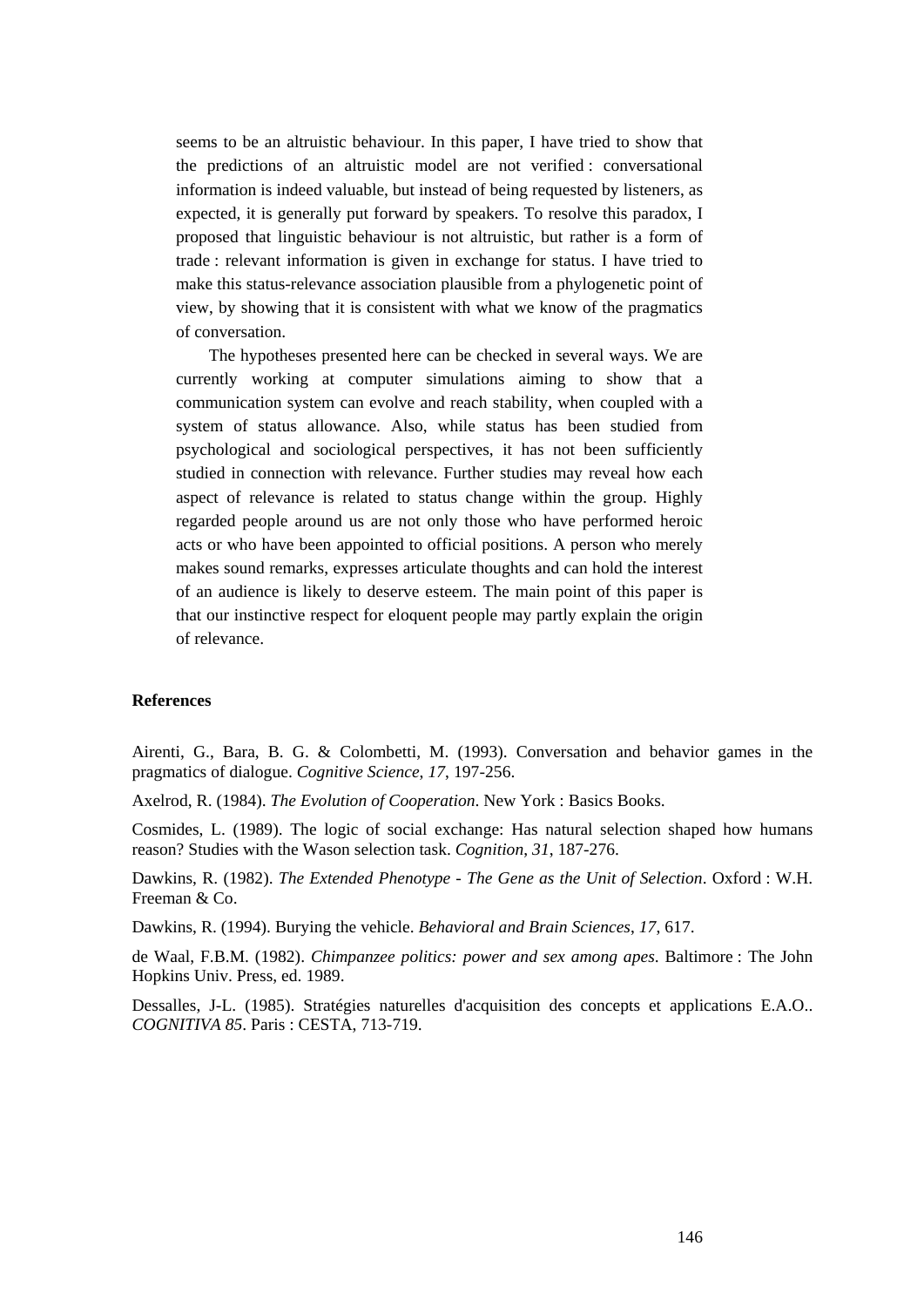Dessalles, J-L. (1990). The simulation of conversations. In T. Kohonen & F. Fogelman-Soulié , *COGNITIVA 90 - Proceedings of the Third Cognitiva Symposium (Madrid)*. Amsterdam : North Holland, ed. 1991, 483-492.

Dessalles, J-L. (1993). *Modèle cognitif de la communication spontanée, appliqué à l'apprentissage des concepts - PhD Thesis*. Paris : ENST - 93E022.

Doise, W., Deschamps, J-C. & Mugny, G. (1978). *Psychologie sociale expérimentale*. Paris : Armand Colin.

Donald, M. (1993). Précis of Origins of the modern mind. *Behavioral and Brain Sciences*, *16*(4), 737-791.

Dunbar, R.I.M. (1996). *Grooming, Gossip, and the Evolution of Language*. Cambridge : Harvard University Press.

Eibl-Eibesfeldt, I. (1967). *Ethologie - Biologie du comportement*. Paris : Naturalia et Biologia ed. scientifiques, ed. 1977.

Goodall, J. (1971). *In the Shadow of man*. Boston : Houghton Mifflin Company, ed. 1988.

Grice, H. P. (1975). Logic and Conversation. In P. Cole & J. L. Morgan , *Syntax and Semantics volume 3: Speech Acts*. New York : Academic Press, 41-58.

Hall, E. T. (1966). *La dimension cachée (The hidden dimension)*. Paris : Seuil, ed. 1971.

Hamilton, W. D. (1964). The genetical evolution of social behavior. *The Journal of Theoretical Biology*, *7*, 1-16.

Hrdy, S.B. (1988). Raising Darwin's consciousness: females and evolutionary theory. In R. Bellig & G. Stevens , *The Evolution of Sex*. San Francisco : editors, Harper & Row, Publishers.

Knight, C. (1991). *Blood relations - Mentruations and the origins of culture*. London : Yale University Press.

Knight, C., Power, C. & Watts, I. (1995). "The human symbolic revolution: a Darwinian account". *Cambridge Archeological Journal*, *5*(1), 75-114.

Krebs, J. R. & Dawkins, R. (1984). Animal signals: mind-reading and manipulation. In J. R. Krebs & N. B. Davies , *Behavioural ecology - An evolutionary approach (second ed.)*. Blackwell Scientific Publications, 380-405.

Mellen, S. L. W. (1981). *The Evolution of Love*. Oxford : W.H. Freeman and Company.

Pinker, S. (1994). *The language instinct*. New York : Harper Perennial, ed. 1995.

Searle, J. R. (1969). *Les actes de langage - Essai de philosophie du langage*. Paris : Hermann (Speech Acts, Cambridge University Press), ed. 1972.

Sperber, D. & Wilson, D. (1986). *La pertinence*. Paris : Les Editions de Minuit, ed. 1989.

Tannen, D. (1984). *Conversational Style - Analyzing Talk Among Friends*. Norwood : Ablex Publishing Corporation.

Trivers, R. L. (1971). The evolution of reciprocal altruism. *The Quaterly Review of Biology*, *46*.

Williams, G. C. (1966). *Adaptation and natural selection: a critique of some current evolutionary thought*. Princeton : Princeton University Press.

Zahavi, A. (1995). Altruism as a handicap - the limitations of kin selection and reciprocity. *Journal of Avian Biology*, *26*(1), 1-3.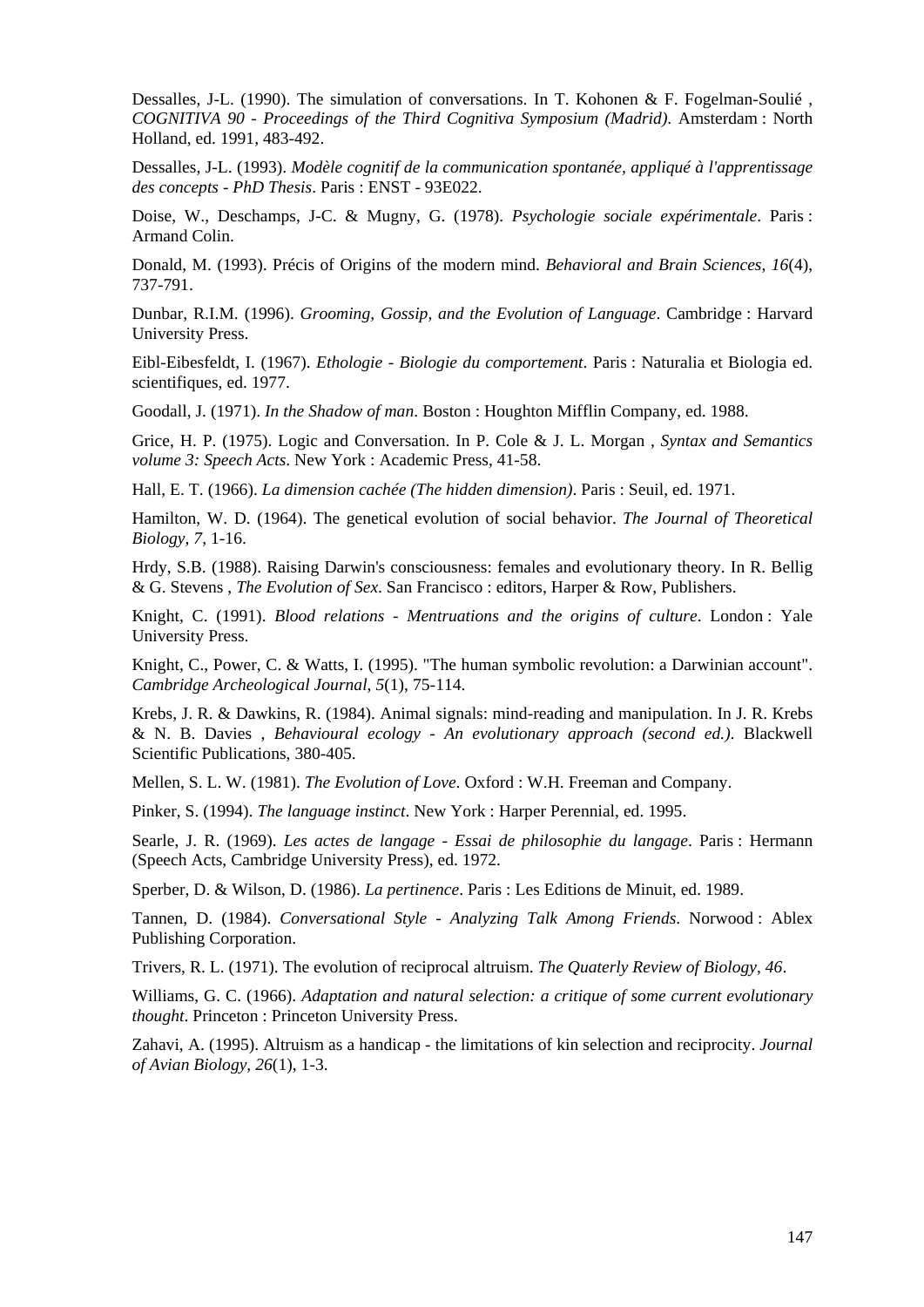Airenti, G. 132 Altruism 137–39 Austin, J.L. 131 Axelrod, R. 138 cheating 137; 145 conversation 130–32; 136; 138; 139; 143; 145 Cooperation 137–39; 142; 144 Cosmides, L. 138 cost of signalling 138 Dawkins, R 139 Dawkins, R. 138; 141; 145 de Waal, F.B.M. 142 Doise, W. 143 Donald, M. 139 Dunbar, R.I.M. 139 Eibl-Eibesfeldt, I. 141 emergence 145 Goodall, J. 142 gossip 139 Grice, H.P. 132; 136 Hamilton, W.D. 137 information 132; 133 relevant *See* relevance value 136; 137; 140; 143 Knight, C. 141; 145 Krebs, J.R. 138; 145 manipulation 138 mind-reading 138 Pinker, S. 130; 132; 138; 141 Power, C. 145 Pragmatics 130; 131; 143; 146 Relevance 130–36; 145 Searle, J. 131 Sperber, D. 132; 142 status 140–45